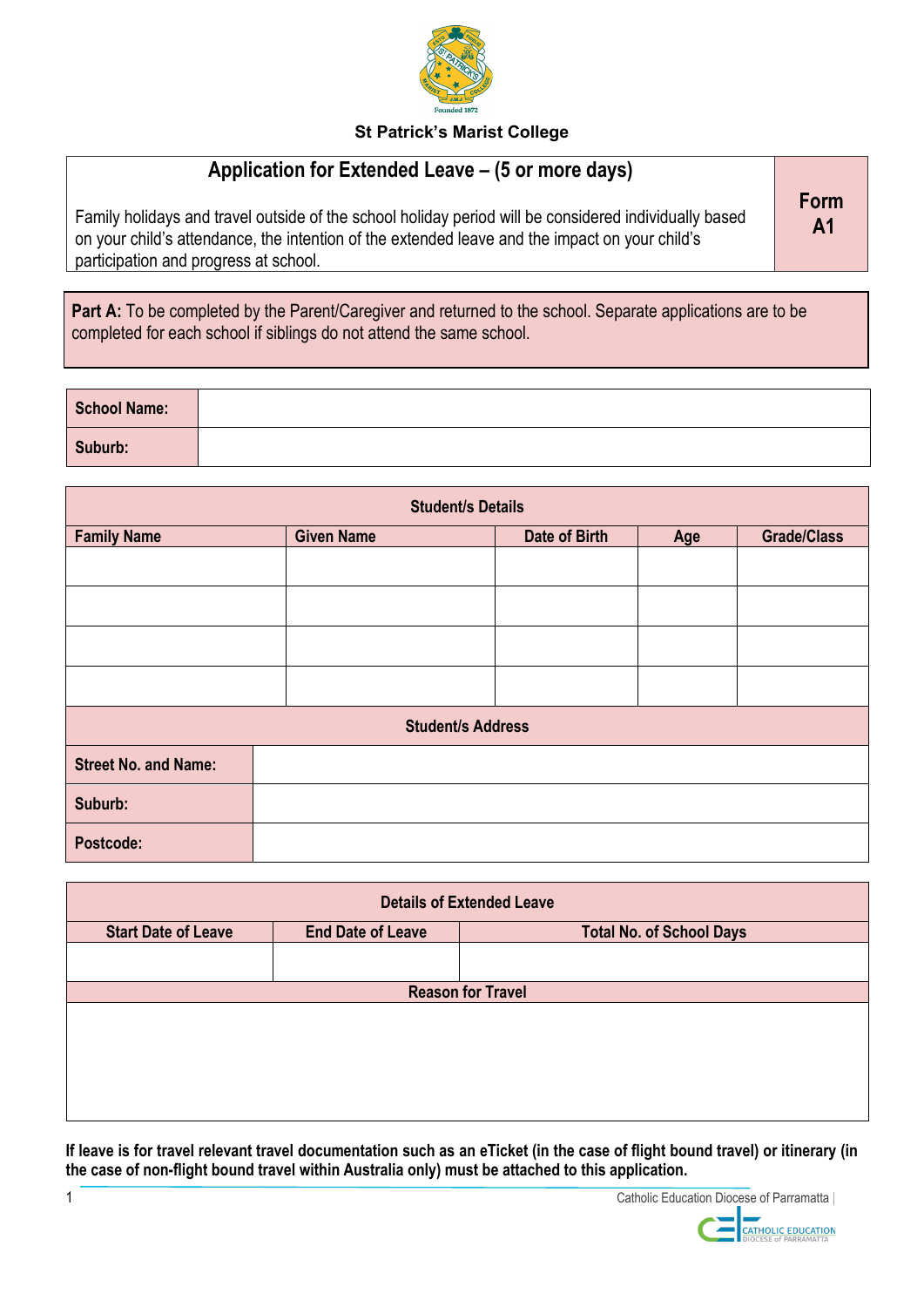

#### **St Patrick's Marist College**

| <b>Details of Prior Approved Extended Leave</b>                                                                                                                                      |                                |                    |  |  |
|--------------------------------------------------------------------------------------------------------------------------------------------------------------------------------------|--------------------------------|--------------------|--|--|
| Are there any current or previous applications for extended leave during this current school year? (Please tick)<br>If yes, please provide details of previous extended leave below. |                                |                    |  |  |
| <b>Previous Leave Start Date</b>                                                                                                                                                     | <b>Previous Leave End Date</b> | No. of School Days |  |  |
|                                                                                                                                                                                      |                                |                    |  |  |

| <b>Parent/Caregiver Details</b> |  |                   |  |                                  |                  |  |
|---------------------------------|--|-------------------|--|----------------------------------|------------------|--|
| <b>Family Name</b>              |  | <b>Given Name</b> |  | <b>Relationship to Student/s</b> |                  |  |
|                                 |  |                   |  |                                  |                  |  |
| <b>Street No. and Name:</b>     |  |                   |  |                                  | Postcode:        |  |
| Suburb:                         |  |                   |  |                                  | <b>Phone No:</b> |  |

As the parent/caregiver and the applicant for the above-mentioned student/s, I hereby apply for a Certificate of Extended Leave and understand that my child/children will be granted a period of extended leave upon acceptance by the Principal for the reason provided.

I understand that if the application is accepted:

- o I am responsible for the supervision of the student/s during the period of extended leave
- o The accepted period of extended leave is limited to the period indicated
- o The accepted period of extended leave is subject to the conditions listed on the Certificate of Extended Leave
- o The period of extended leave will count towards my child's/children's absences from school.

I declare that the information provided in this application is to the best of my knowledge and belief; accurate and complete. I recognise that should statements in this application later prove to be false or misleading any decision made as a result of this application may be reversed. I further recognise that a failure to comply with any condition set out in the application may result in the provided period of extended leave being cancelled.

| <b>Signature of Parent/Caregiver</b> | <b>Date</b> |
|--------------------------------------|-------------|
|                                      |             |
|                                      |             |

#### **Privacy Statement**

The information provided will be used to process the student's Application for Extended Leave – Travel during the period indicated. It will only be disclosed for the following purposes:

- o General student administration relating to the education and welfare of the student
- o Communication with students and parents/caregivers
- o To ensure the health, safety and welfare of students, staff, and visitors to the school
- o State and national reporting purposes